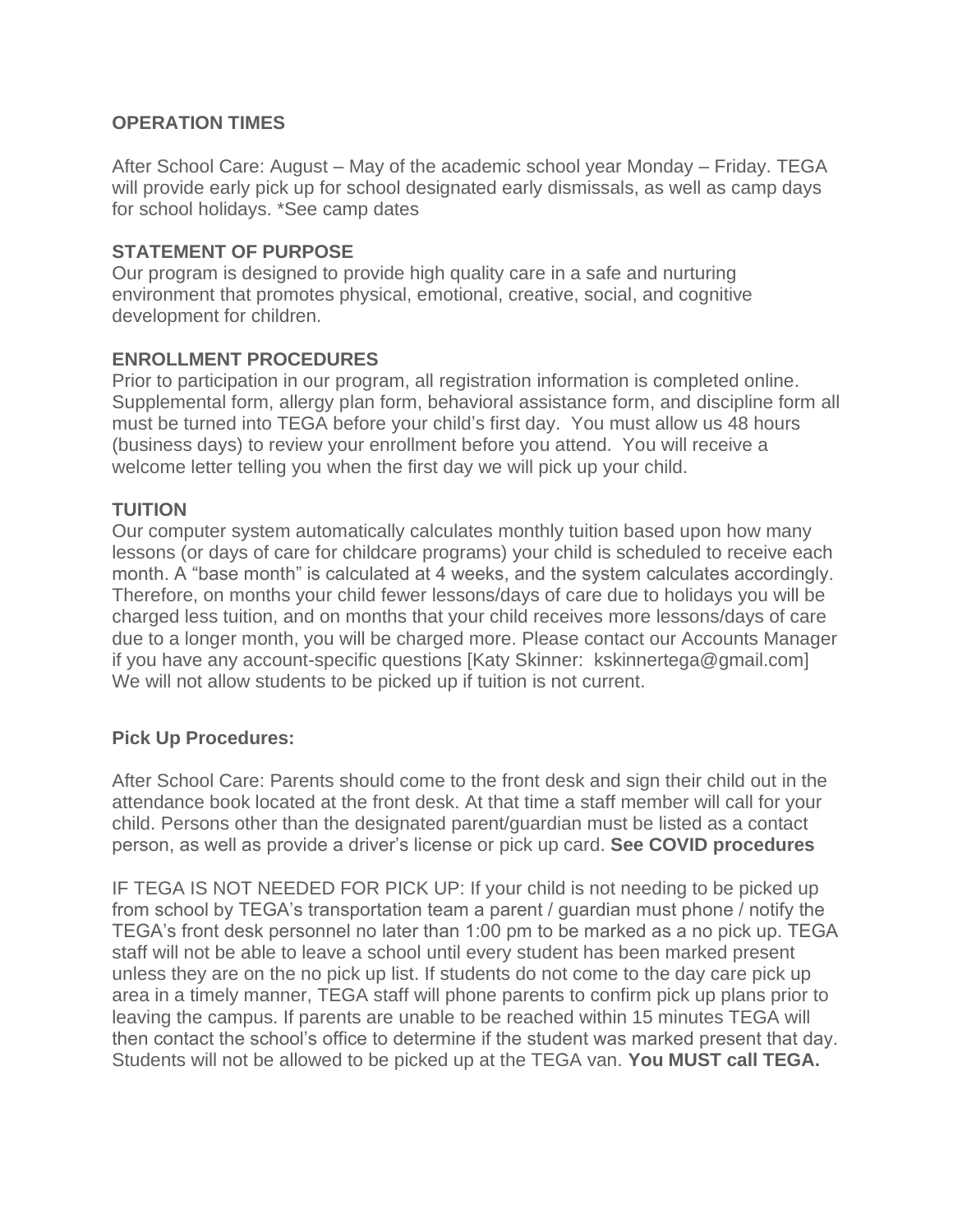# **PARENT CODE OF CONDUCT**

Keep in mind that young children are present in our building. Adult language is not appropriate for young children. TEGA Kids Superplex prohibits swearing or cursing on our property.

Threatening staff, children, or other parents will not be tolerated per Texas Department of Family and Protective Services. TEGA Kids Superplex reserves the right to terminate care in the event of disruptive behavior from a parent or a guardian.

TEGA Kids Superplex must follow certain rules on discipline and guidance as outlined in the Texas Minimum Standards for Child Care Centers. All adults, including parents/guardians, must follow these rules while on our property.

Parents please DO NOT reach out to our staff by social media or personal phone. We value our employee's privacy and DO NOT allow them to baby sit or nanny for customers. If you need to speak to a teacher or staff member please call TEGA during business hours 866-9765.

### **PARENT RESPONSIBILITIES**

- $\triangleright$  Students must be signed in and out by the custodial parent or adult person approved by the parent(s). Parents who fail to sign children in or out may be charged a \$5 penalty for each occurrence. Please understand that due to liability issues, the staff of TEGA Kids Superplex is not permitted to take children home from our center. If there are restrictions for pick up arrangements, a court copy of said arrangements must be on file at TEGA.
- ➢ Students should not bring toys to TEGA, unless the teacher makes a request. We ask that accessories be kept to a minimum due to daily gymnastics lessons. TEGA will not be responsible for any personal belongings that are lost damaged or broken.
- $\triangleright$  Help us provide the best environment possible for educating your child:
	- Communicate any concerns regarding our program or your child immediately to the supervisor or director.
	- Pick up and read the notices and information in your child's folder, posted in the facility, or via email
	- Pick up your child's papers/projects and daily notes each day. Their work is important to them and daily notes are an additional means of communication between educator and parents.
	- Please be aware of your child's snack and lunch times (posted outside of your child's classroom), and make sure your child arrives on time to be included in those meals. It is very difficult to try and feed a child later than the scheduled meal time, and causes a disruption to the classroom schedule.
	- Please do not allow your child to bring gum or candy into the facility.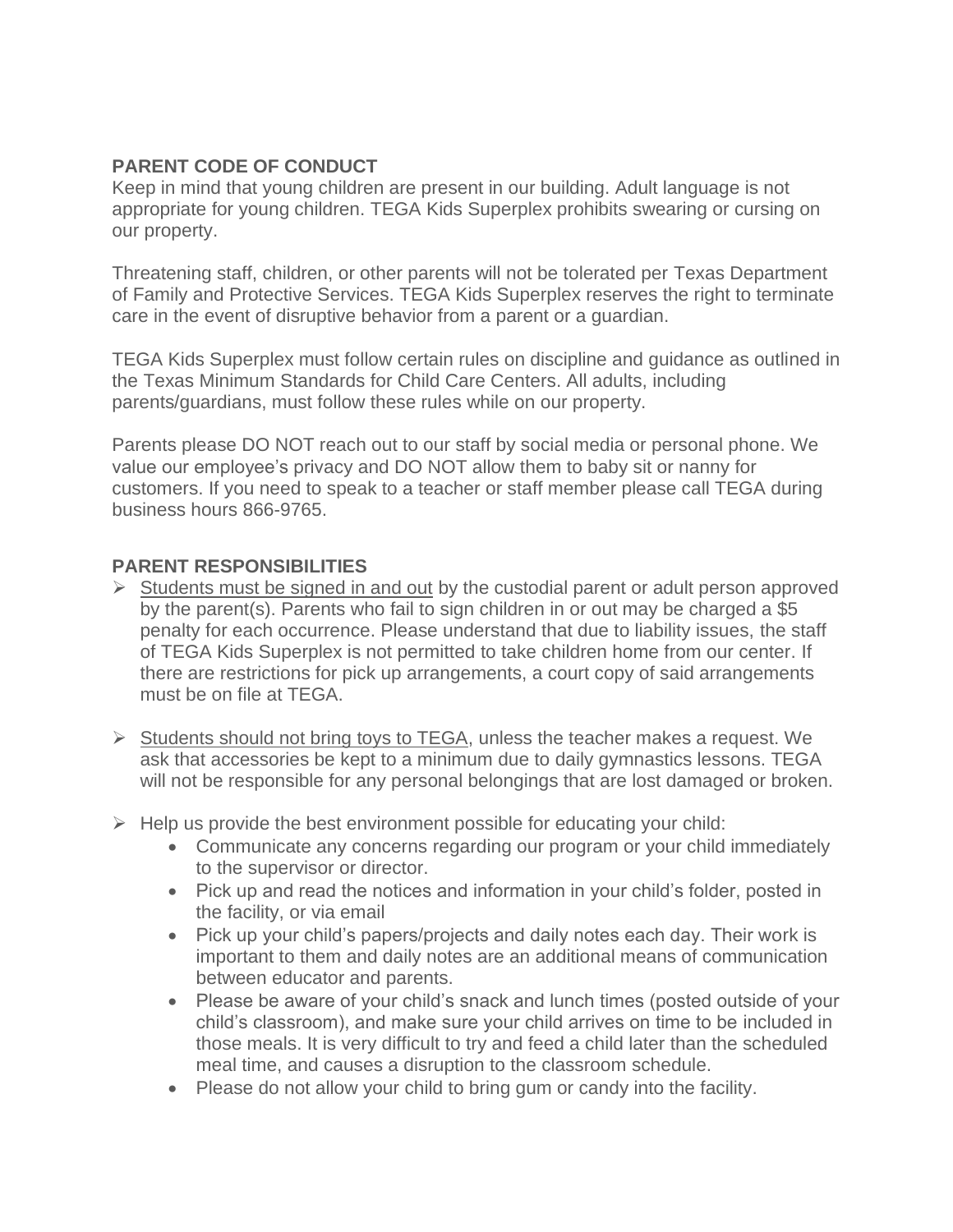• Periodically check your child's supply of extra clothing, and take soiled clothing home promptly.

The Texas Department of Family and Protective Services does not allow smoking on the premises, either indoors or outdoors.

### **WEATHER**

We will follow the decision of Frenship ISD during inclement weather. If FISD closes, TEGA will close. If FISD announces a delayed start, please phone the facility. *Licensing requires that childcare facilities have outdoor play (ODP) offered twice a day. We generally do not go outside if the temperature is below 40 degrees or above 100 degrees. Please make sure that your child is appropriately dressed for the day's weather***.**

### **HOLIDAY CLOSINGS 2020 - 2021**

After School Care:

September – TEGA Closed for Labor Day November – TEGA Closed for Thanksgiving Break December – TEGA Closed Christmas Break March -- TEGA Closed Spring Break April-- TEGA Closed Good Friday May -- TEGA Closed Memorial Day

Early pickups and camp days are posted on our website. Parents will receive email reminders as well.

### **EMERGENCY PREPAREDNESS PLAN**

TEGA maintains an emergency preparedness plan designed to ensure the safety of children during an emergency while in our care. The full emergency preparedness plan is available for review by parents upon request.

### **EMERGENCY PROCEDURES**

In the event that a child needs medical attention, we will first contact a parent or guardian. If we cannot reach you, we will phone your emergency contact. If those 2 attempts fail, 911 will be called and ambulatory services requested.

### **GANG-FREE ZONE**

TEGA is designated as a "Gang-Free Zone". Gang-related or organized criminal activity within 1,000 feet of our program is prohibited and subject to increased penalty under Texas law.

### **ILLNESS**

When a child becomes ill at school, the child will be separated from the group to avoid spreading the illness. There must always be a current phone number where you can be reached. Parents should sign a release allowing emergency medical care in the event of a serious illness or injury. **See COVID procedures**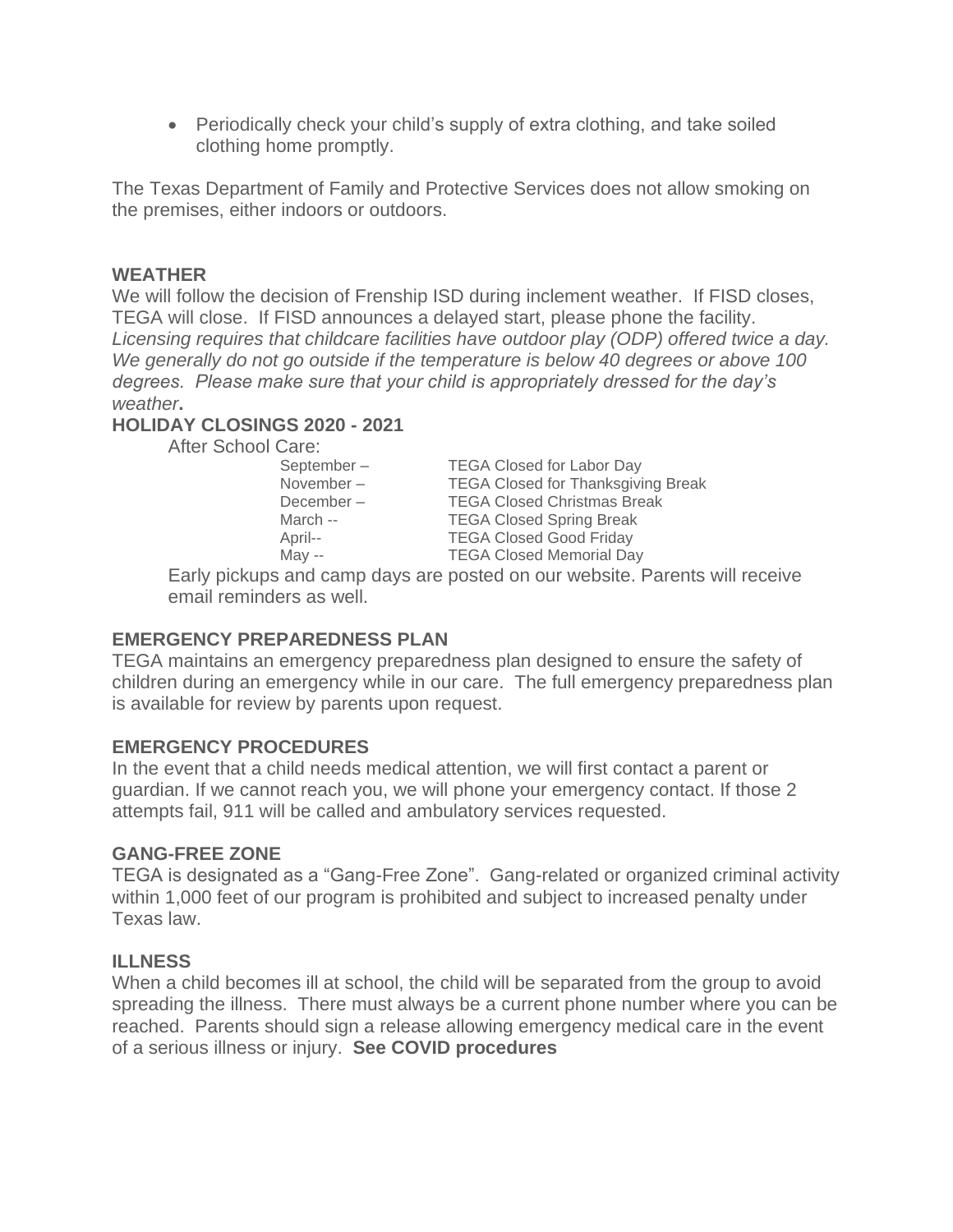For the safety of your child, if exposure to a communicable disease has occurred or is suspected, we reserve the right to require proof of diagnostic testing and a negative test result, or proof of treatment prior to re-admittance to school.

*Please keep your child at home if they show signs of any of the following: sore throat, fever, earache, inflamed eyes, rash, ringworm, diarrhea, vomiting, runny nose with discoloration, cough and congestion if accompanied by fever, headache, discharge from eyes, ears, or nose, impetigo, or any communicable disease. A child should not be brought to school until they have been symptom free for 24 hours without medication.* 

The Texas Department of Human Services requires exclusion from care for the following illnesses:

- Fever until they have a normal temperature without any anti-fever medication for 24 hours
- Diarrhea/vomiting until they are symptom free for 24 hours
- Chicken pox until 6 days after last crop of blisters
- Common Cold/Flu until after the acute stage
- Giardia until after release by doctor
- Head lice/scabies until treatment has been underway for 24 hours
- Impetigo until treatment has been underway for 24 hours
- Infectious hepatitis until written release by physician
- Meningitis until written release by physician
- Mumps until 9 days after swelling
- Pink eye (conjunctivitis) until release by physician
- Poliomyelitis until written release by physician
- Rubella (German measles) until 5 days after rash begins
- Streptococcal (infections, scarlet fever) until treatment has been underway for 24 hrs
- Viral hepatitis until written release by physician

### **IMMUNIZATIONS**

The Texas Department of State Health Services requires that children enrolled in childcare facilities be immunized against: diphtheria, pertussis, tetanus, poliomyelitis, *Haemophilus influenza* type b (Hib), measles, mumps, rubella, hepatitis B, hepatitis A, invasive pneumococcal, and varicella diseases. Immunizations needs vary depending on the age of the child, and the minimum number of doses required for each vaccine is indicated on the schedule at the back of this handbook. More information can be found at [www.ImmunizeTexas.com.](http://www.immunizetexas.com/)

A copy of the child's complete immunization record must be on file at their school with by the date of admission. We do not accept students that do not have immunizations.

### **MEDICATION**

We prefer not to administer medication. However, if necessary, medication will only be given if we have a written, dated, and signed request from a parent or physician.

Prescription medications should be in the original container, labeled with the child's name, date, instructions, and the doctor's name.